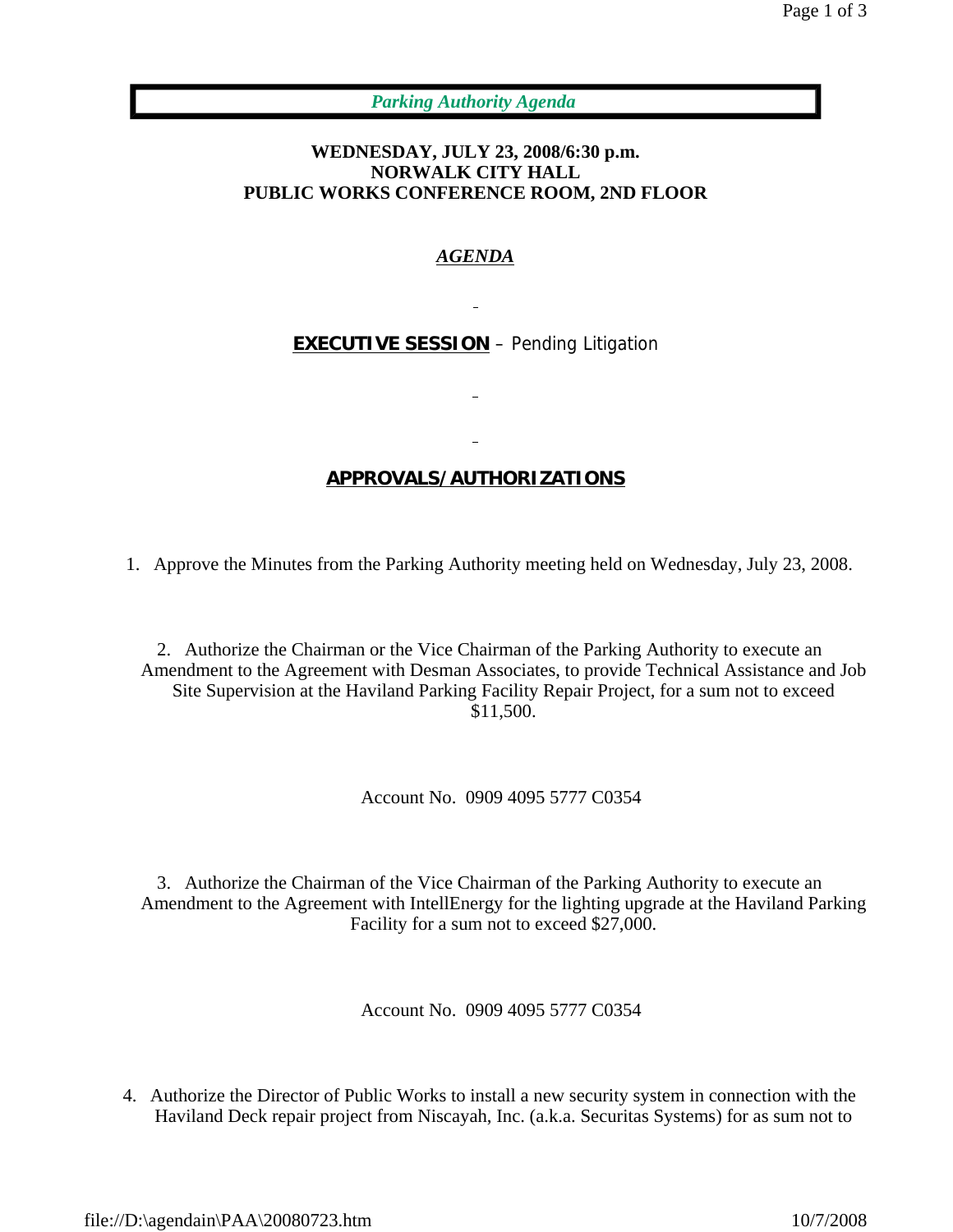exceed \$46,000.

Account No. 0909 4095 5777 C0354

5. Authorize the Director of Public Works to expand the security system at the South Norwalk Railroad Station on the eastbound side along Henry Street from Niscayah, Inc. (a.k.a. Securitas Systems), for a sum not to exceed \$29,900.

Account No. 35 0474 5724 (homeland security)

Operating budget

6. Authorize the Director of Public Works to issue Orders on Contract to ADP Service Corp. to provide lighting removal and installation in connection with the Maritime Garage Customer Service Office Fit Out, for a sum not to exceed \$8,550.

Account No. 03 0000 2604

7. Authorize the Director of Public Works to issue Orders on Contract to RAM Construction Services for Project No. PKG 2008-3, for the Repairs at the Yankee Doodle Garage, for a sum not to exceed \$135,000.

Account No. 0908 4095 C0355

8. Adopt the Parking Permit Policy as per the opinion from the City of Norwalk Law Department.

## **DISCUSSION**

 $\frac{1}{2}$